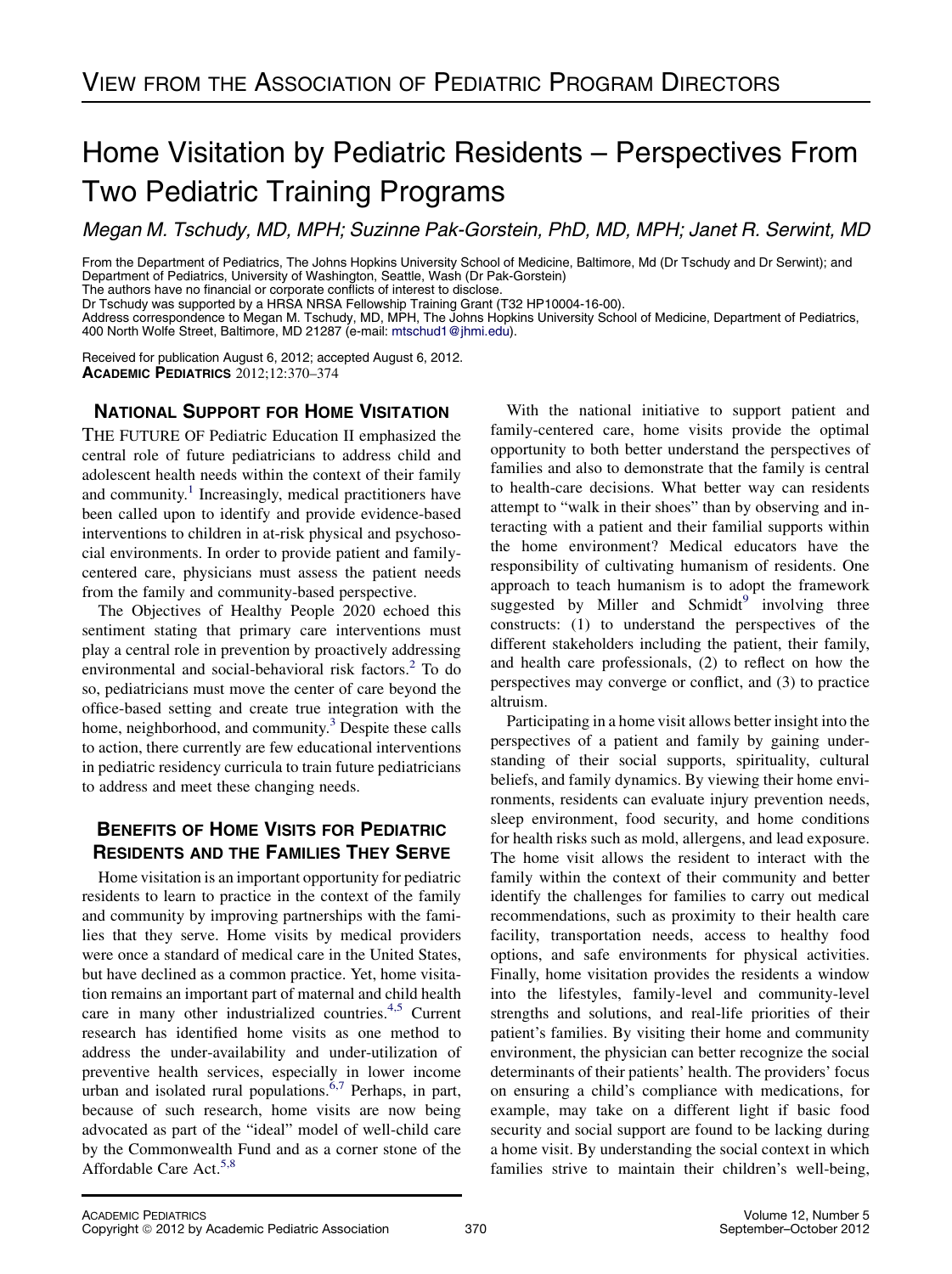the pediatrician will be more capable to make appropriate medical decisions and partner effectively with the family.

Since two home visits during residency are Accreditation Council for Graduate Medical Education (ACGME) program requirements for family medicine residents, home visitation has been integrated into the curriculum of the majority of family medicine residency training programs.<sup>[10](#page-4-0)</sup> Family medicine residents perceive the important benefits of home visits to be higher patient satisfaction, more comprehensive patient care (particularly for the most vulnerable patients), and greater job satisfaction for the physician. $11,12$  Additional benefits included understanding that social, familial, and environmental factors are powerful determinants of patient health.<sup>[13](#page-4-0)</sup> Some residents found that the home visits transformed their perception of the provider-patient medical power dynamic to a "partnership" in which families serve "as educators for the conveyance of family-centered medical care."[14](#page-4-0) Further, home visitation curriculum has been shown to address all six of the ACGME core residency training competencies including patient care, medical knowledge, practice-based learning, interpersonal and communication skills, professionalism, and systems-based practice.<sup>[15](#page-4-0)</sup>

In contrast to family medicine, however, only 35% of pediatric residency programs offer home visits at any point in the training.<sup>[16](#page-4-0)</sup> In the only pediatric study in which home visits were implemented and evaluated, residents report feeling that the home visits were a very worthwhile learning experience. $17$ 

## HOME VISIT CURRICULUM DESIGN

#### THEORETICAL FRAMEWORK

In developing our theoretical framework of the role that home visits play in fostering a family and community based perspective that affects behavior change among physicians, we incorporated aspects of social learning theory. Social learning theory postulates that behavior is determined by the interaction between cognitive, environmental, and behavioral factors. This theory has been identified as a predictor of health-related behavior change and maintenance.[18–20](#page-4-0) Drawing on the fundamentals of social learning theory, a home visitation curriculum can serve as a critical experiential educational experience to fill gaps in current pediatric education.

### COMPARISON OF HOME VISITATION PROGRAMS

Home visiting programs can be designed to fit different program goals, patient populations, and levels of administrative commitment. The Table reviews key concepts in implementing a home visitation curriculum, factors to consider, and compares two home visiting programs: one that serves a culturally diverse, low-income population in Seattle, Washington, and another that brings pediatric residents to visit newborns and their families in their homes in inner-city Baltimore [\(Table](#page-2-0)).

Arranging home visits with continuity patients of the resident has served both sites well. It ensures that the experience is relevant to both the family and resident and avoids any sense that the visits may be a voyeuristic experience. Information gained is bidirectional and relevant to the future and ongoing patient-parent-physician relationship. A structured educational curriculum must be developed to enhance this experience for the residents. Components include a list of issues to address during the home visit and an etiquette guide of respectful ways to behave in the home, especially if they may view poor housing conditions. Additional components include reflection of differences in cultural perspectives, sensitive approaches to offer home safety checks and communicate concerns, and correct information regarding smoke and carbon monoxide detectors, cabinet latches, and stair gate installation. A key component to the success of each program is the identification of a faculty or resident champion to start up a program in a manner that can be sustained over time.

#### **RESULTS**

### RESIDENT VALUE, REQUEST TO BE PART OF THE REGULAR REQUIRED CURRICULUM

In both programs, resident post-visit surveys have been overwhelmingly positive. Residents consistently reported improvements in understanding their patient's living circumstances and patient/family strengths $21$  and also improved rapport and trust with the family.<sup>[22](#page-4-0)</sup> Residents also consistently rated the visits as making a positive impact on their knowledge about the neighborhood and resources, as well as cultural background of the patient. Residents rated highest the degree to which the visit was a valuable experience for their education as a physician and for the care/supervision of the patient. $21$ 

Residents appreciated a variety of aspects of their home visits. Themes that arose from the resident surveys included an improved understanding of the humanistic aspects of medicine, gaining a more complete picture of the child's environment and their interaction in their home environment, and developing a greater appreciation for the resources in the community.

Resident participation in home visits may expose them to a home environment different from that in which they themselves grew up. Oftentimes this experience demonstrates to them the resiliency of these families and strengthens their respect for the families' ability to raise their children effectively with limited financial or social resources, as well as with limited English skills and educational background.

Families have also found the home visits to be a valuable experience. One comment was especially poignant: "It [the home visit] was a level of caring I had never felt before... Because they were in my home I could tell that it wasn't about the money anymore, it was about humanity. It took away the boundaries of where patients come from and where doctors are... it changed my perspective of the medical profession."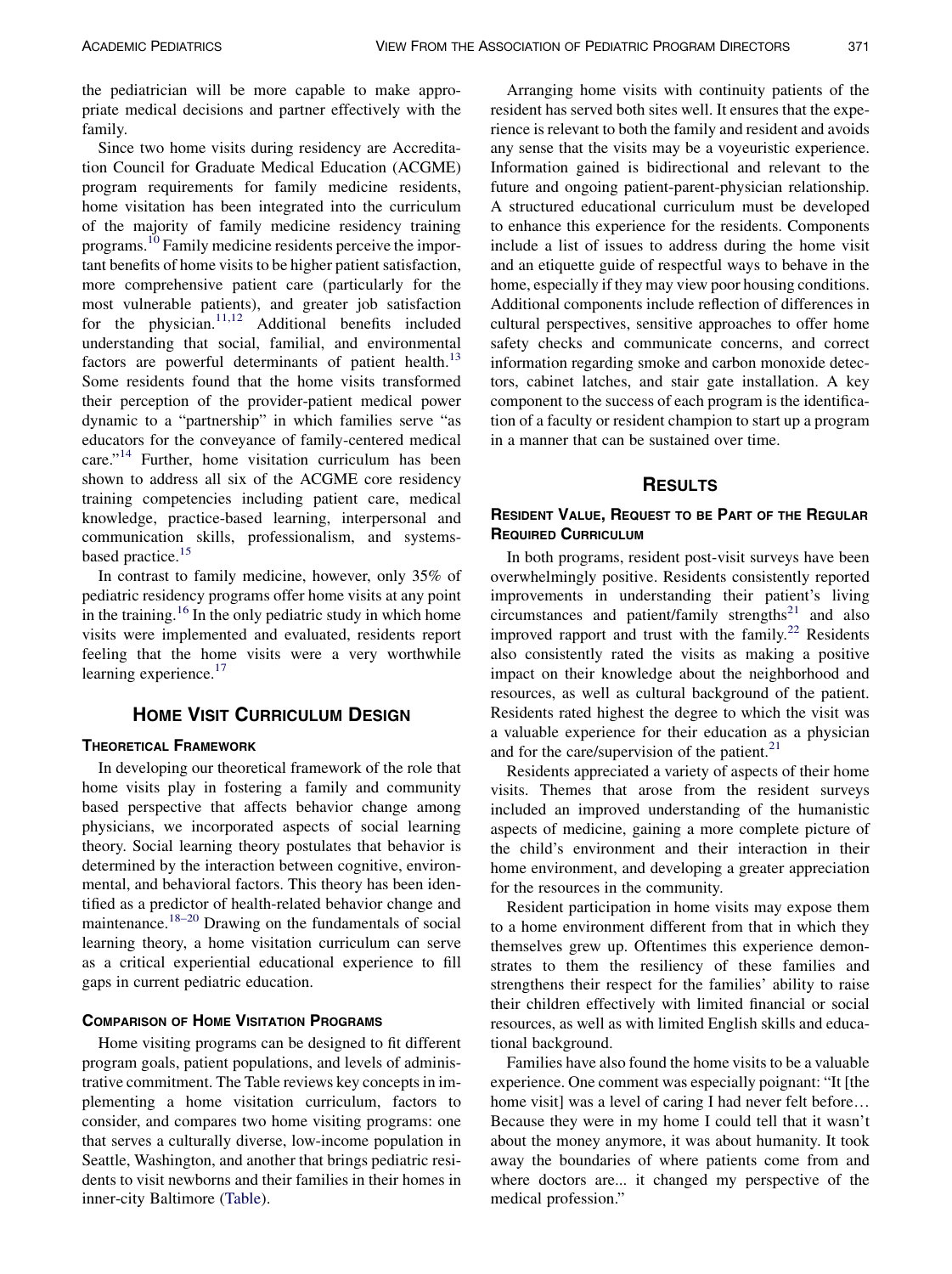# <span id="page-2-0"></span>Table. Curriculum Design and Comparison of Two Pediatric Residency Program Home Visiting Programs

|                  |                                                                                                                                                                                                                                                                                                                         | Pediatric Residency Program                                                                                                                                                                                                                                                                     |                                                                                                                                                                                                                                                                                                                |  |
|------------------|-------------------------------------------------------------------------------------------------------------------------------------------------------------------------------------------------------------------------------------------------------------------------------------------------------------------------|-------------------------------------------------------------------------------------------------------------------------------------------------------------------------------------------------------------------------------------------------------------------------------------------------|----------------------------------------------------------------------------------------------------------------------------------------------------------------------------------------------------------------------------------------------------------------------------------------------------------------|--|
|                  | <b>Curriculum Planning</b>                                                                                                                                                                                                                                                                                              | University of Washington Harborview                                                                                                                                                                                                                                                             | Johns Hopkins                                                                                                                                                                                                                                                                                                  |  |
| Needs Assessment | <b>General Educational Goals</b><br>• What are the goals of the home visit<br>program for the stakeholders?<br>• Goals for residents, faculty,<br>patients, families, and program/<br>institution?                                                                                                                      | • Educate residents and faculty about life circumstances and<br>strengths of families.<br>• Understand social, familial, and environmental factors as determinants<br>of patient health.<br>• Address ACGME competencies.                                                                       |                                                                                                                                                                                                                                                                                                                |  |
|                  | Specific Goals<br>Program History<br>• Identify existing curriculum or<br>resources                                                                                                                                                                                                                                     | • Improve care of culturally diverse<br>children with chronic conditions.<br>• Since 2006.                                                                                                                                                                                                      | • Address newborn health and antici-<br>patory guidance.<br>• Throughout 1990s then resumed<br>in 2008.                                                                                                                                                                                                        |  |
|                  | <b>Target Populations</b><br>• Who is your target population?<br>• Residents-Year? Rotation?<br>• Patients (ex. chronic vs acute,<br>newborn vs older, f/u inpatient<br>hospitalization vs outpatient)                                                                                                                  | • All PGY-1s 1-2 visits.<br>• Immigrant and refugee population.<br>• Patients selected by residents from<br>the continuity clinic panel.<br>• Medically/socially complex.                                                                                                                       | • All PGY-1s - one visit.<br>• Low income, majority African Amer-<br>ican and Hispanic patients.<br>• Healthy newborn visit.<br>• Patients selected from newborn<br>panel.<br>• Infant will be in resident continuity<br>panel – followed for 3 years.                                                         |  |
|                  | Administrative Commitment<br>• Is there a program champion?<br>• Is there institutional support for time<br>for residents, supervisor, and coor-<br>dinator?<br>• Who are possible candidates for<br>support and/or collaboration?<br>• Ex. Social work, nursing, medical<br>school, health department, home<br>nursing | • Faculty supervisor.<br>• Continuity clinic time blocked.<br>• Support by clinic social work/<br>administration.<br>• Support from community house calls<br>program and interpreter service.<br>• Faculty champion to coordinate<br>visits.                                                    | • PGY-3 or home visit nurse super-<br>visor.<br>• Integrated in acute outpatient rota-<br>tion.<br>• Interpreter support.                                                                                                                                                                                      |  |
| Program Planning | Funding<br>• Are there institutional or outside<br>funding mechanisms?<br>• Can you bill for time of visit?<br>• What are the costs?<br>• Start-up costs? Salaries?                                                                                                                                                     | • No external funding.<br>• Home visit interpreter time billed.                                                                                                                                                                                                                                 | • Initially funded by external grant to<br>fund home nurses for visits.<br>• Sustainable by using residents as<br>supervisors.                                                                                                                                                                                 |  |
|                  | Visit Participants<br>• Who will participate in the visit?                                                                                                                                                                                                                                                              | • Continuity residents PGY-1-3 one<br>site - Harborview Medical Clinic (15<br>residents/year).<br>• Attending.<br>• Interpreter.<br>• Other health workers associated<br>with family as needed - social<br>worker, physical therapist, case<br>worker, environmental home health<br>specialist. | • Continuity residents PGY-1 (All<br>residents 25-27/year).<br>• Supervisor:<br>• PGY-3 Resident trained in Program.<br>$\bullet\,$ Home visit nurse.<br>• Interpreter (if Spanish).                                                                                                                           |  |
| Implementation   | Pre-visit Curriculum/Preparation<br>• Will there be a pre-visit curriculum?<br>• Development of customized goals<br>for the resident?                                                                                                                                                                                   | • Orientation to home visit.<br>• Review walkscore.com, ethnomed.<br>org.<br>• Select community resource site.<br>• Packet: health education materials,<br>evaluation forms, safety checklist.                                                                                                  | • One hour small group lecture orien-<br>tation to home visits and social<br>determinants of health.<br>• Review neighborhood census track<br>statistics.<br>• Packet: home visit format, commu-<br>nity educational information, emer-                                                                        |  |
|                  | Visit Content/Activities<br>• Visit logistics – transportation,<br>equipment to bring?<br>• What will happen during the visit?<br>• Will there be documentation of the<br>visit? What kind?<br>• What is the safety plan for residents<br>and staff during the visit?<br>• Could you bill for the visit?                | • Update history.<br>• Focused physical examination.<br>• Home safety checklist.<br>• Refill prescriptions.<br>• Visit community site: eg, library, park,<br>community center, school.<br>• Resident documents visit in medical<br>record.<br>• No billing for visit.                           | gency contact, windshield survey.<br>• Updated history since birth.<br>• Physical examination.<br>• Home safety check.<br>• Maternal depression screen.<br>• Inquire about neighborhood and<br>community.<br>• Driving community tour.<br>• No formal documentation.<br>• No billing for visit.<br>(Continued) |  |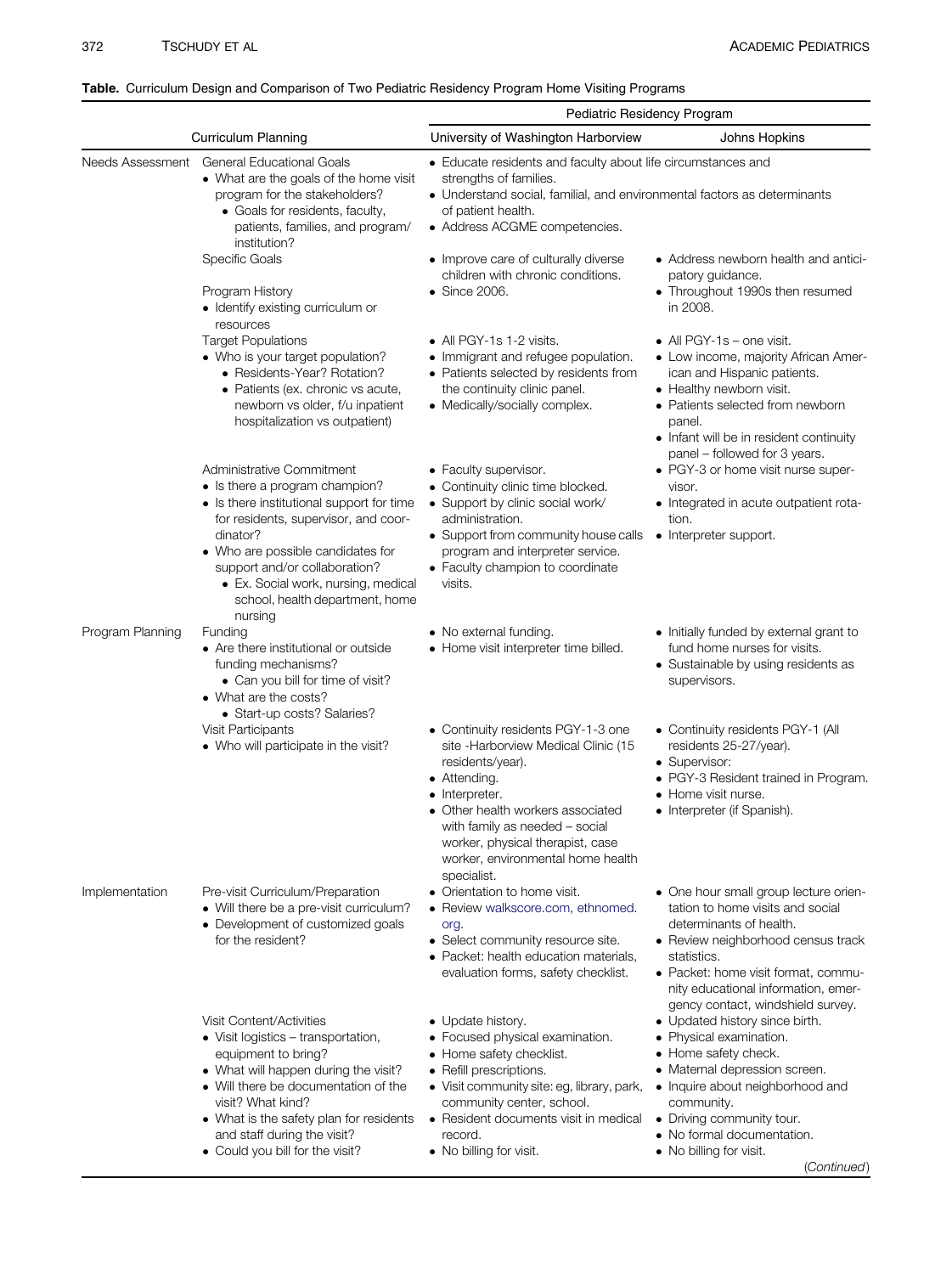#### <span id="page-3-0"></span>Table. Continued

|            |                                                                                                                                                  | Pediatric Residency Program                                                                                                                                            |                                                                                                                                                                    |
|------------|--------------------------------------------------------------------------------------------------------------------------------------------------|------------------------------------------------------------------------------------------------------------------------------------------------------------------------|--------------------------------------------------------------------------------------------------------------------------------------------------------------------|
|            | Curriculum Planning                                                                                                                              | University of Washington Harborview                                                                                                                                    | Johns Hopkins                                                                                                                                                      |
| Evaluation | <b>Methods</b><br>• Who will be evaluated?<br>• What outcome indicators are impor-<br>tant?<br>• How and when will the evaluation<br>take place? | • Resident post-visit survey.<br>• Attending post-visit survey.<br>• Parent phone interview.                                                                           | • Resident pre- and post-visit surveys.<br>• Taped debriefing interviews with<br>small groups residents and faculty<br>members.<br>• Family survey at 2 months.    |
|            | Sustainability<br>• What is the sustainability plan for<br>staff support and financial support?                                                  | • Residency program changes conti-<br>nuity clinic structure.<br>• Promotion of home visit program<br>within residency.<br>• Hospital budget cuts impact<br>personnel. | • Training PGY-3s as supervisors.<br>• Helpful to have a longitudinal rela-<br>tionship.<br>• Formal 1 hour teaching module<br>important part of visit curriculum. |

 $ACGME = Accreditation Council for Graduate Medical Education; PGY = post-graduate year; ex. = example; f/u = follow-up.$ 

#### CHALLENGES TO CONDUCTING HOME VISITS

Scheduling of home visits can be challenging. Although many patients may benefit from a home visit, it is not feasible to schedule visits with all patients. One approach to address this challenge is to target specific groups who may benefit most from a home visit, such as children with special health care needs, newborns, or families from very different cultural backgrounds than the provider. Logistically, it can be difficult to identify the appropriate patient and family, determine that they are willing and interested to participate in a home visit, and schedule it at a time that is convenient for both the family and the resident. Resident availability can be challenging, but home visits can be scheduled during rotations when the resident has greater flexibility, or the curriculum may be prioritized as an activity to be carried out during a continuity block month or during community and advocacy rotations.

Personal safety remains an important issue, as the pediatric program is responsible for the resident's safety. We have addressed this by having the resident accompanied by a senior resident, a community nurse, faculty attending, or a security staff. This incurs both additional scheduling challenges and possible additional costs. Administrative support is also vital for a successful program. The level of support needed varies from minimal (less than an hour per visit) if they are only arranging visits, to greater support if evaluations from residents and families are included. To address some of these costs, some managed care organizations will now reimburse for home visits. Funds from one's own institution, community groups, or national organizations may also provide start-up funds, although it is important to design a long-term sustainability plan for home visitation programs. Finally, institutions must decide what documentation is needed. The richness of the information obtained is relevant to patient care, but electronic medical records often depend on registration of the patient, which does not take place in the home. We have addressed this by either not documenting, including a paper copy, or putting it in the electronic medical record as a summary note.

## **CONCLUSION**

Home visiting programs provide graduate medical training as an ideal form of experiential and immersion learning in order to fulfill ACGME competencies for the pediatric resident. Home visits bring the patient, family, and provider closer together to reach a common ground of understanding. The dearth of structured home visiting programs described in the literature<sup>[16](#page-4-0)</sup> and at national pediatric conferences, underscores the need for more programs to help identify the best practices for including home visits in the residency education setting. Hopefully, as more programs include home visiting in their continuity clinics, more work is needed to identify the impact that these programs have on patient outcomes and physician effectiveness.

The growing cultural diversity of the US population, continued health disparities, and rise in importance of behavioral modification to address chronic conditions amplifies the importance of strengthening the rapport between family and physician as they work together to improve the pediatric patient's health outcomes. Bringing the pediatrician to the home serves to bridge the gap in understanding the family's strengths and priorities for their children.

### **REFERENCES**

- 1. The Future of Pediatric Education II. Organizing pediatric education to meet the needs of infants, children, adolescents, and young adults in the 21st century. A collaborative project of the pediatric community. Task Force on the Future of Pediatric Education. Pediatrics. 2000; 105(1 Pt 2):157–212.
- 2. US Department of Health and Human Services. Office of Disease Prevention and Health Promotion. Healthy People 2020. Washington, DC.
- 3. Cheng TL. Primary care pediatrics: 2004 and beyond. Pediatrics. 2004;113:1802–1809.
- 4. Medical Home Initiatives for Children With Special Needs Project Advisory Committee. American Academy of Pediatrics. The medical home. Pediatrics. 2002;110 (1 Pt 1):184-186.
- 5. Bergman D, Plsek P, Saunders M. A high-performing system for well child care: A vision for the future. The Commonwealth Fund. October